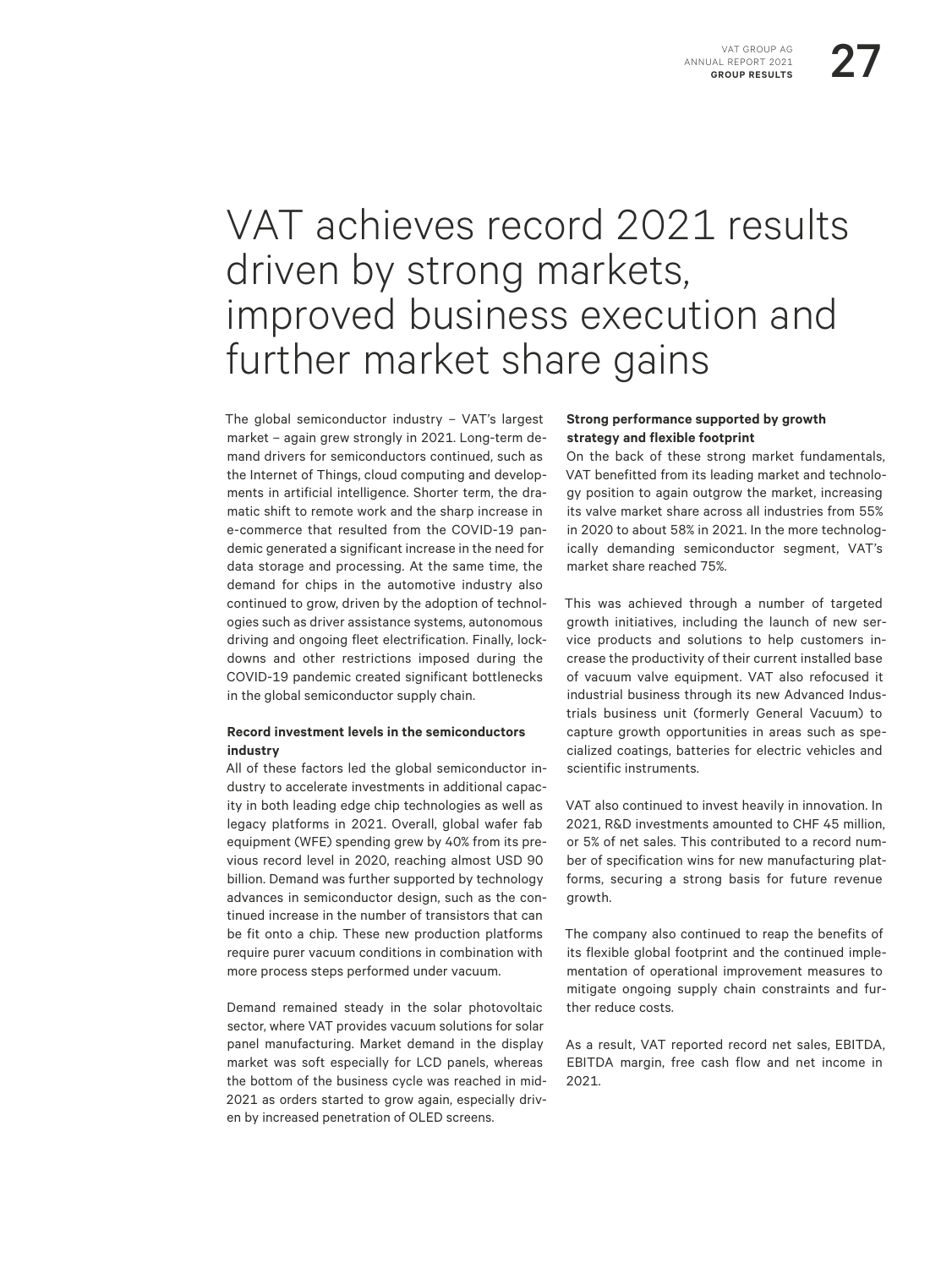#### **Results higher across all key performance indicators**

Total order intake in 2021 amounted to CHF 1,228 million, up 69% from the previous year. The order backlog at year-end stood at CHF 461 million or 217% higher than at the end of 2020. This unusual order level partially reflects some pre-ordering by customers in the fourth quarter ahead of price increases planned for 2022. In addition, some smaller OEMs placed orders early in anticipation of further supply bottlenecks in the coming months.

Net sales in 2021 rose 30% to CHF 901 million. Net sales grew 29% in the Valves segment to CHF 729 million and Global Service sales rose 35% to CHF 172 million. Foreign exchange movements, especially in the US dollar against the Swiss franc, had a negative impact of about 3 percentage points on the 2021 net sales.

Gross profit\* increased 33% compared with 2020 to CHF 571 million. The gross profit margin improved to 63% compared with 62% a year earlier despite ongoing pricing pressure in certain raw materials and components. Personnel costs reflect a 25% increase in the number of employees (measured as full-time equivalents, FTEs) to 2,540 from 2,041 a year earlier to support the strong volume growth in 2021 and the growth expectations going into 2022. Personnel costs as a percentage of sales decreased significantly from 25.4% in 2020 to 22.3% in 2021 confirming VATs operational leverage and productivity improvements.

EBITDA for the year increased by 46% to CHF 308 million, reflecting strong sales growth and execution of operational improvements. As a result, the full-year EBITDA margin improved from 30.4% in 2020 to a record 34.2%. The EBITDA margin includes a 0.6-percentage point negative impact from a change in the accounting treatment of cloud-based computing arrangements announced by the IFRS Interpretations Committee in 2021. In consequence, such costs as those for VAT's new ERP system, can no longer be capitalized but have to be expensed through the income statement as they occur and formerly capitalized costs have to be restated. In this regard, VAT's restated 2020 EBITDA margin amounts to 30.4%, –1.0 percentage points lower than originally reported. Foreign exchange movements, especially in the US dollar against the Swiss franc, had no material on the 2021 EBITDA margin.

VAT's EBIT amounted to CHF 265 million, an increase of CHF 95 million, or 56%, compared with the year before. Compared with 2020, the EBIT margin increased by about 5 percentage points to 29%. Below the EBIT line, VAT incurred substantially lower financing costs of CHF 7 million, down about 55% compared with CHF 16 million a year earlier. This is mainly the consequence of lower non-realized net foreign exchange losses on financing activities.

\* Gross profit = net sales minus cost of materials plus/minus changes in inventories of finished goods and work in progress

## **Net sales** in CHF million



**2020: 692.4**